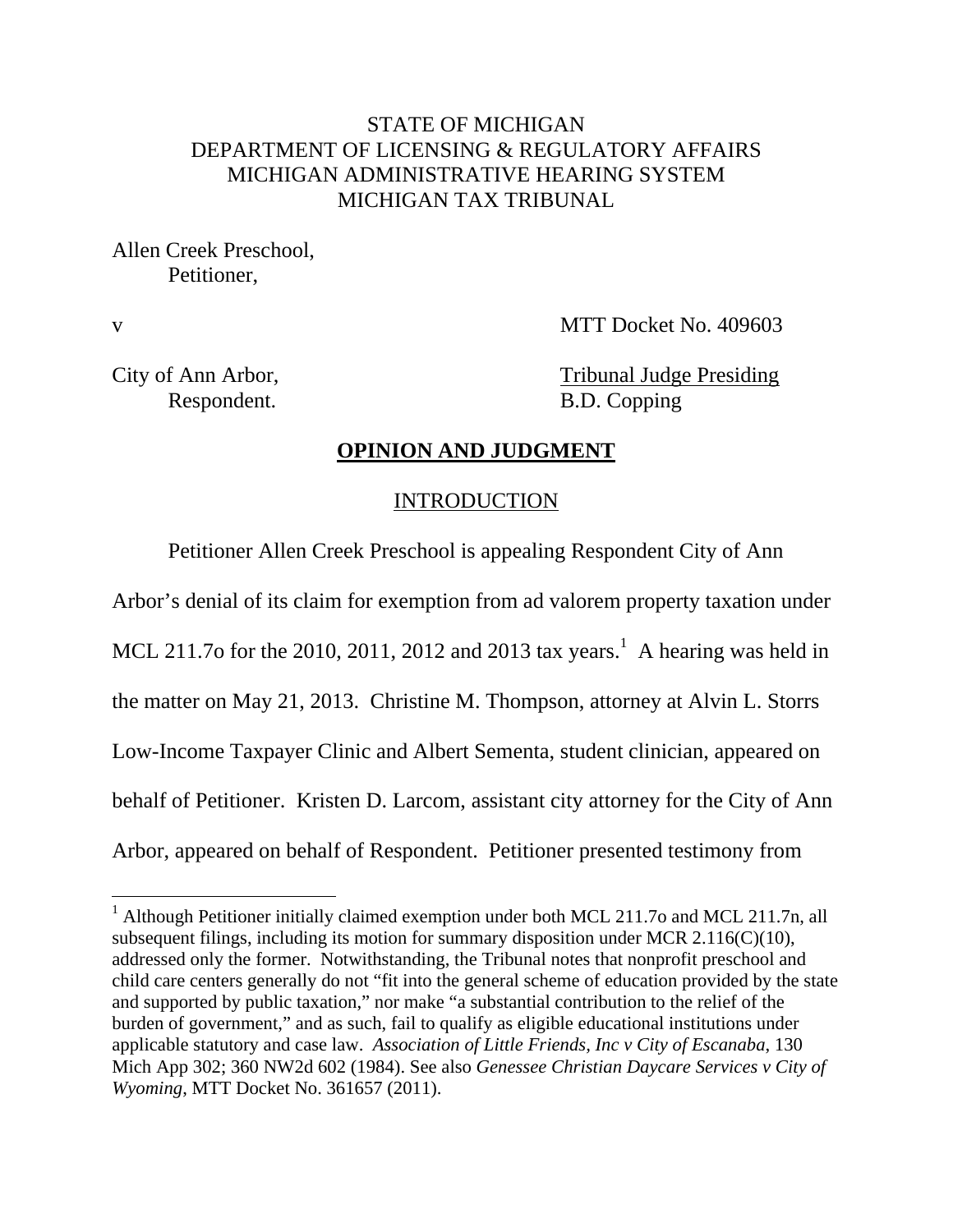Michelle Graves, head teacher at Allen Creek Preschool and Andrew R. Boschma,

Treasurer for the Allen Creek Preschool Board of Directors. Respondent presented

testimony from Michael Courtney, deputy assessor for the City of Ann Arbor.

#### SUMMARY OF JUDGMENT

The property's true cash value (TCV), state equalized value (SEV), and taxable value (TV) as established by the Board of Review for the tax years at issue are as follows:

Year | TCV | SEV | TV 2010 \$55,400 \$55,400 \$55,400 2011 | \$51,800 | \$51,800 | \$51,800 2012 | \$38,800 | \$38,800 | \$38,800 2013 \$76,800 \$38,400 \$38,400

Parcel Number: 09-09-19-214-024

The property's TCV, SEV, and TV as determined by the Tribunal for the tax years at issue shall be as follows:

| Year | <b>TCV</b> | <b>SEV</b> | TV            |
|------|------------|------------|---------------|
| 2010 | \$55,400   | \$55,400   | <b>EXEMPT</b> |
| 2011 | \$51,800   | \$51,800   | <b>EXEMPT</b> |
| 2012 | \$38,800   | \$38,800   | <b>EXEMPT</b> |
| 2013 | \$76,800   | \$38,400   | <b>EXEMPT</b> |

Parcel Number: 09-09-19-214-024

## SUMMARY OF PETITIONER'S CASE

Petitioner contends that the subject property is entitled to exemption from ad valorem property taxation under the charitable exemption set forth in MCL 211.7o. Petitioner contends that it is a nonprofit charitable institution that owns and occupies the subject property solely for the charitable purposes for which it was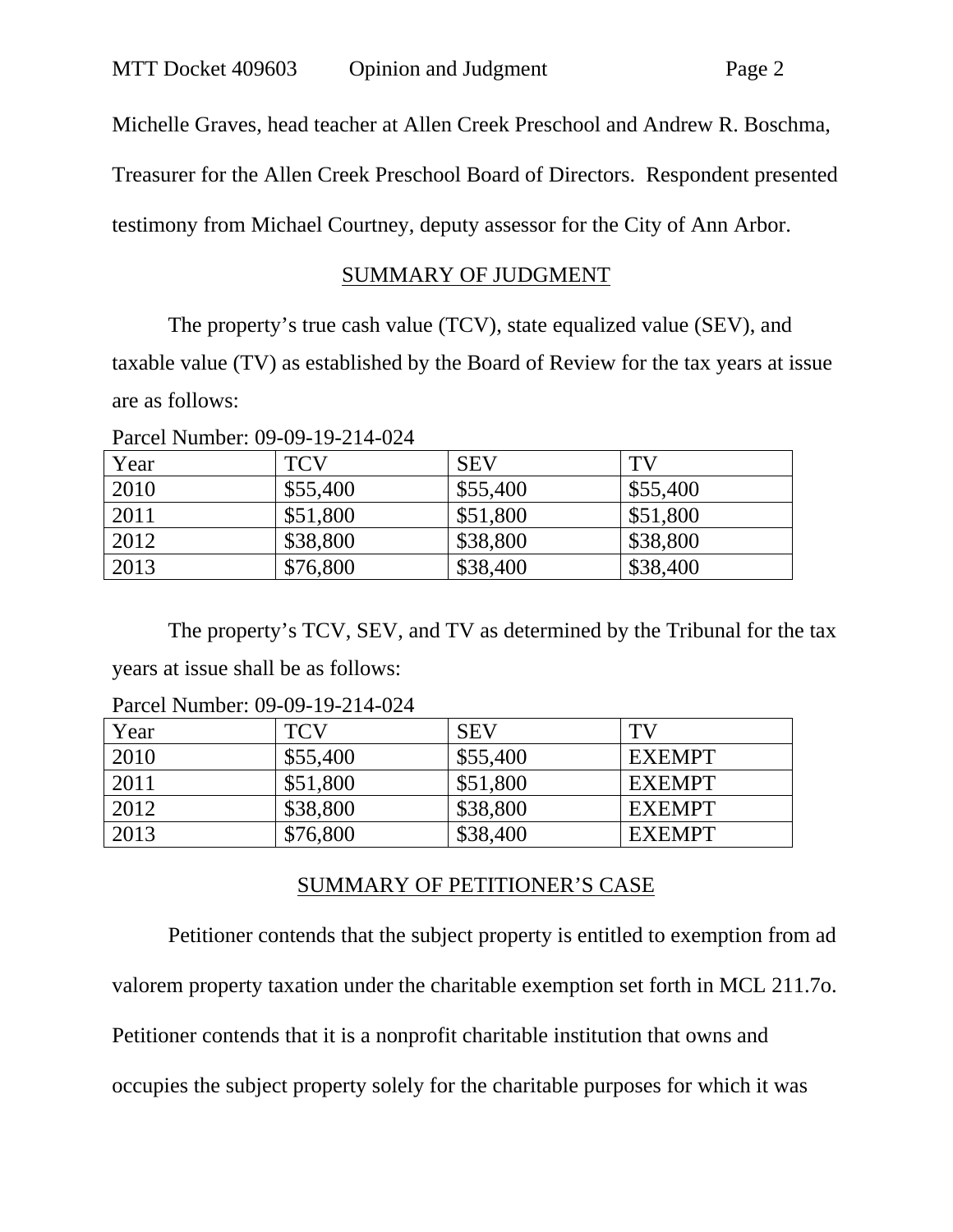incorporated. More specifically, Petitioner contends that it has established a

regular, physical presence on the property in accordance with the statute and the

Michigan Supreme Court's ruling in *Liberty Hill Housing v City of Livonia,* 480

Mich 44, 54; 746 NW2d 282 (2008), and as such, its request for exemption should

be granted. In support of this contention, Petitioner offered the following exhibits,

which were admitted into evidence:

P-1: Stipulation for Entry of Consent Judgment in MTT Docket No. 0337515.

- P-2: Allen Creek Preschool Curriculum
- P-3: IRS Letter of Approval for  $\S501(c)(3)$  status
- P-4: Allen Creek Preschool Articles of Incorporation
- P-5: Allen Creek Preschool Mission, Philosophy & Values
- P-6: Affidavit of Andrew R. Boschma
- P-7: Various photographs of the subject property
- P-8: Allen Creek Preschool Notes to Calendar Year 2007 Financial Statements
- P-9: Allen Creek Preschool program brochures
- P-10: Allen Creek Preschool Strategic Plan
- P-11: Joint Stipulation of Facts
- P-12: City of Ann Arbor Special Exception Use approval letters
- P-13: Allen Creek Preschool Application for Approval of Special Exception Use
- P-14: City of Ann Arbor Special Exception Use staff report
- P-15: Allen Creek Preschool Parent Permission form

Petitioner also presented testimony from Michelle Graves, head teacher at

Allen Creek Preschool and Andrew R. Boschma, Treasurer, Allen Creek Preschool

Board of Directors.

## Michelle Graves

Ms. Graves testified that she has been employed by Allen Creek Preschool

since 2002, and currently serves as its head teacher. (Transcript, pp. 7-8) She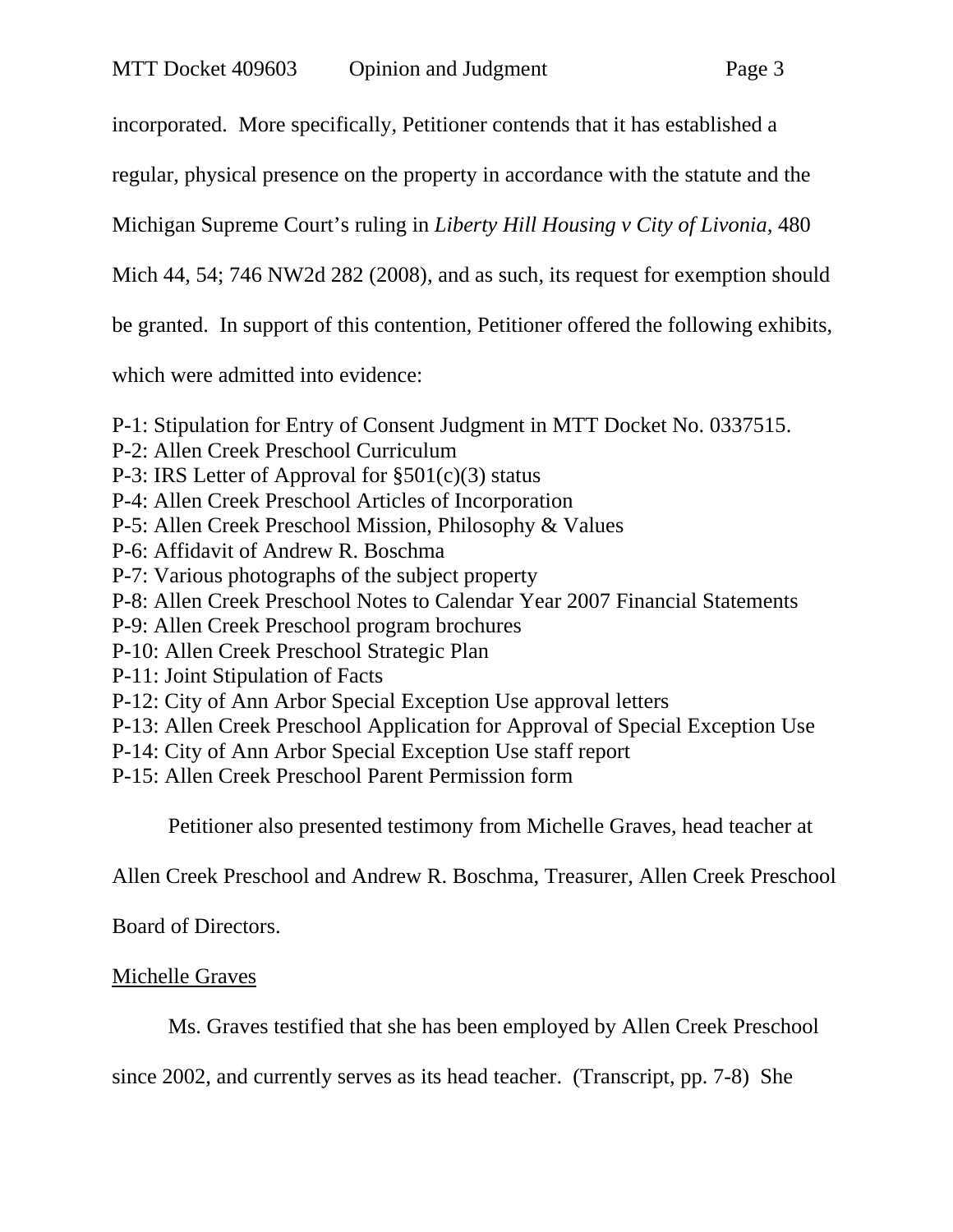teaches a parent-toddler class two mornings each week and is responsible for supervising all of Allen Creek's teaching staff. (Transcript, p. 8) She further testified that Allen Creek's schoolhouse is located on its Miller Avenue property. (Transcript, p. 8) The school operates Monday through Thursday between the hours of 9:00 am and 1:30 pm, and there are no children present on Fridays. (Transcript, p. 9) Allen Creek runs six different educational programs, including two parent-toddler classes, a three-year-old class, a four-year-old class, a five-yearold class, and an afterschool art enrichment program that meets two afternoons a week. (Transcript, pp. 8-9) All programs connect to the mission of the school and offer activities that are intellectually, physically, socially and emotionally stimulating. (Transcript, p. 15)

Although the original intent was to use the subject building as additional classroom space, it has instead been used to store excess classroom materials, furniture, office equipment and business-related records, including those kept on the children. (Transcript, p. 13, 41) The structure would have required a great deal of effort and reconstruction to bring it up to code, "and so as the years passed, we came up with different ideas for how to use [it], and ultimately . . . built an addition onto the school. So we have the classroom space we need now, and there is no longer the intention to use the Franklin Street house as a site where children will be inside, only to use the space outdoors." (Transcript, p. 42) The Miller Road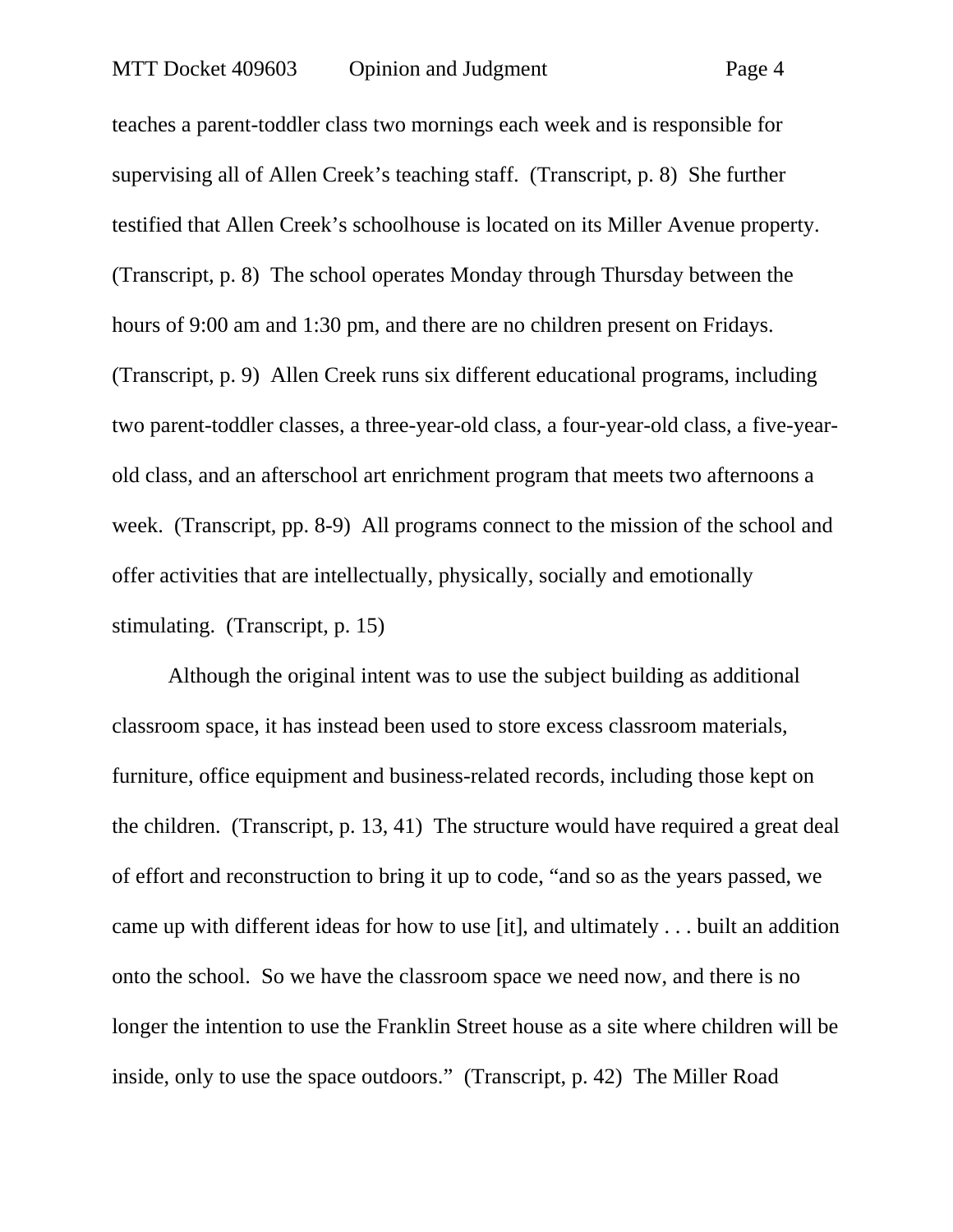property lacks sufficient space for Allen Creek's archives and overflow materials, and the subject property, unlike its rented third-party storage unit, provides the benefit of close-proximity storage at no additional cost to Allen Creek.

(Transcript, pp. 14, 45)

In addition to serving as a pathway for staff to access the adjacent churchowned parking facility, the subject land is used, with parental permission, as an extension of the Miller Road playground area for composting, gardening and other physical activities with the children almost daily. (Transcript, pp. 9-10, 13, 17-18, 22, 24-26, 40-41) The fence separating the two parcels was removed in 2009, and the backyard portions of both are enclosed by chain link and wooden fencing, making them, for all intents and purposes, one continuous lot. (Transcript, pp. 16, 38-39, 47) In relation to the outdoor activities, Ms. Graves explained:

[W]e do a lot of planting with the children. We will start things from seeds inside, and then they will plant them in the gardens on the Franklin Street lot . . . . [O]ur playground is very small, and our children are young, and they are physically very active and need a lot of exercise, and we use the Franklin Street property for things that we cannot do on the smaller . . . Miller Avenue [playground] . . . . [We] take the children there to play baseball, soccer, volleyball, relay races. There is [also] a chance for them to climb inside of trees, and those are the things that we can't do on the Miller Street property. (Transcript, pp. 16-17)

The compost box was built by a parent volunteer and is used by Allen Creek students every day school is in session. (Transcript, pp. 17-18) "We serve snack at the school, and we have compost buckets on each table so that the children can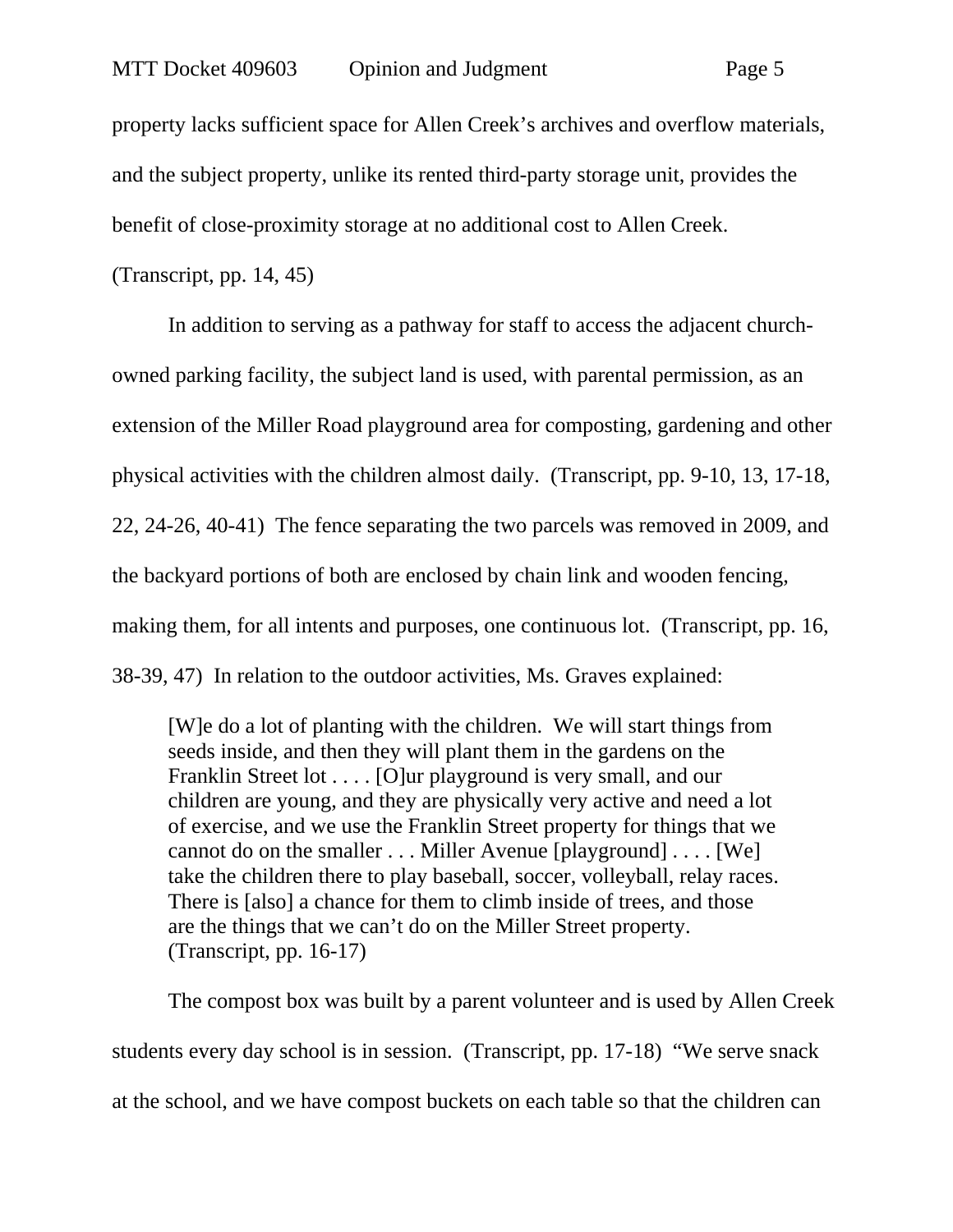learn the difference between what goes in a trash bin and what can be recycled into the compost  $\dots$  [T] hey add to it, and then we use the soil from it in our gardening projects." (Transcript, p. 18) In the same way that planting provides hands-on life science learning experiences, composting gives the children "a concrete visual understanding of how you can take a seed, turn it into food that you can eat using materials that were waste at one point . . . ." (Transcript, pp. 18, 21)

Occasionally, the property is also used for quiet time with the children and as a gathering spot for the families on parent-workdays, a bi-annual event where parents and their children assemble to rake leaves, trim bushes and clean the property. (Transcript pp. 19-20, 24) Ms. Graves did note, however, that "there are some times . . . when the children don't go on the property because it's really muddy, and . . . there have been some restrictions on how we have been able to use it, depending on the weather." (Transcript p. 22)

#### Andrew R. Boschma

Mr. Boschma testified that he is an accountant for MKM Ventures, LLC and has served as Treasurer of Allen Creek Preschool's Board of Directors since 2008. He was also a member of its finance committee for two years prior to joining the Board. Mr. Boschma read his sworn affidavit into the record, and in further explanation testified that as an employer, Allen Creek is required to compile and maintain payroll, accounting and other financial records, some of which have to be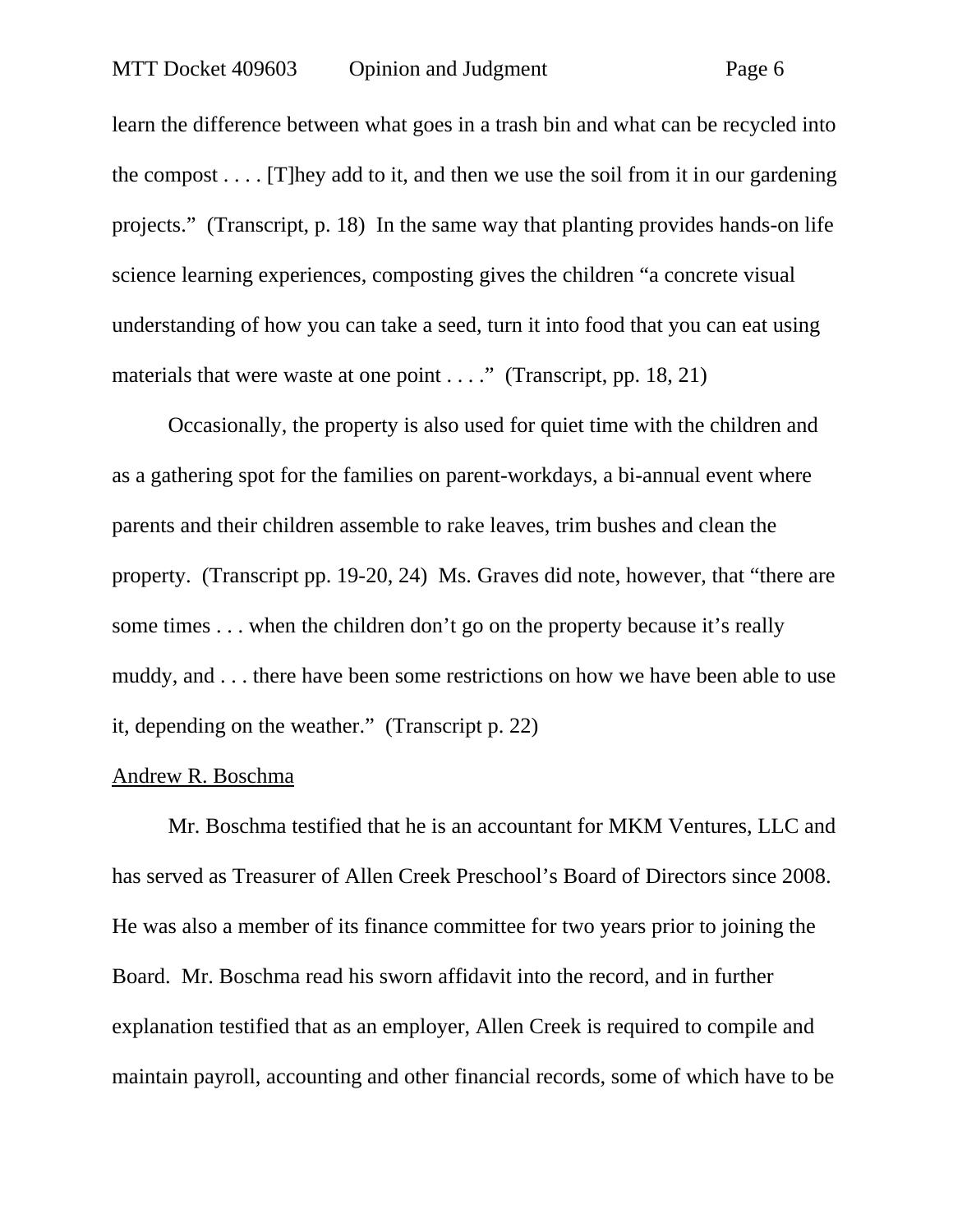retained up to seven years. (Transcript, p. 54) The Miller Road building is largely dedicated to classroom space, and there is only one small room that can be used for storage. (Transcript, p. 55) That room can hold, at most, about two years' worth of records, so off-site storage is necessary. (Transcript, p. 55) The subject building has been used to store such records, as well as excess classroom materials, furniture, and office equipment since the summer of 2009 (sometime between April and August), when the original rehabilitation/redevelopment plan for the property was abandoned. (Transcript, p. 54, 61) Mr. Boschma explained:

[W]e got special exception use for the parcel before we acquired it. We closed January 20, 2009 or thereabouts, and . . . that was done in coordination with the family who lived there. So they left, and you will even see in [the admitted photographs] the walls are stripped of drywall. We went in and started to go ahead and work. We had an inspector from the state licensing and fire department come out and meet with us onsite, and he gave us the list of all the things that would be required in order to have the structure be adequate to have children within that old home. It was roughly probably the May or June Board meeting when we considered the cost involved, the small amount of money we had raised in fundraising thus far and the lack of student demands for the fall '09 school year. We didn't, in fact, need the extra classroom building that fall, so we abandoned the original plan to remediate the building. At that point, it was pretty much converted to storage, focused on grounds use, and . . . we took the garage down at that time as well. (Transcript, pp. 61-62)

In further explanation, Mr. Boschma confirmed that the mesh fencing that

separated the Miller Road and Franklin Street parcels was removed at this time.

(Transcript, p. 58)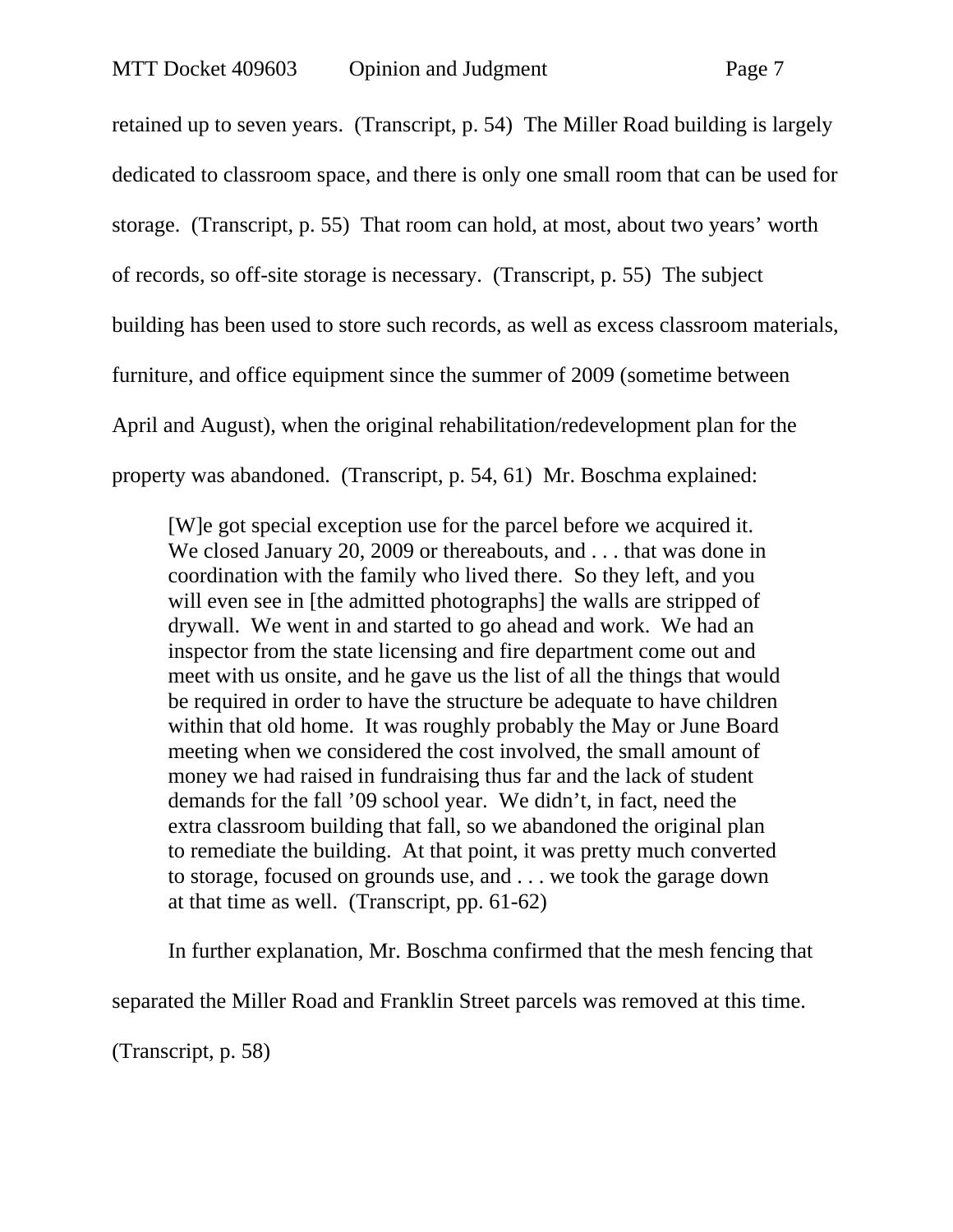#### SUMMARY OF RESPONDENT'S CASE

Respondent contends that the subject property is not entitled to exemption from ad valorem property taxation under the charitable exemption set forth in MCL 211.7o. Respondent contends that while Petitioner is a nonprofit charitable institution, it does not occupy the subject property solely for the charitable purposes for which it was incorporated. More specifically, Respondent contends that Petitioner's occasional use of the property does not satisfy the regular physical presence required by MCL 211.7o, as interpreted by the Michigan Supreme Court in *Liberty Hill, supra*. Respondent contends that as such, Petitioner's request for exemption should be denied. In support of this contention, Respondent offered the following exhibits, which were admitted into evidence:

R-1: Joint Stipulation of Facts

R-2: City of Ann Arbor Special Exception Use approval letters R-3: Allen Creek Preschool Application for Approval of Special Exception Use R-4: City of Ann Arbor Special Exception Use staff report R-5: Photograph of the subject property

Respondent also presented testimony from Michael Courtney, deputy

assessor for the City of Ann Arbor.

#### Michael Courtney

Mr. Courtney testified that he has been employed by the City of Ann Arbor since 1999, and currently serves as its deputy assessor. (Transcript, p. 64) Prior to attaining the title of deputy assessor, he served the City in a similar capacity as its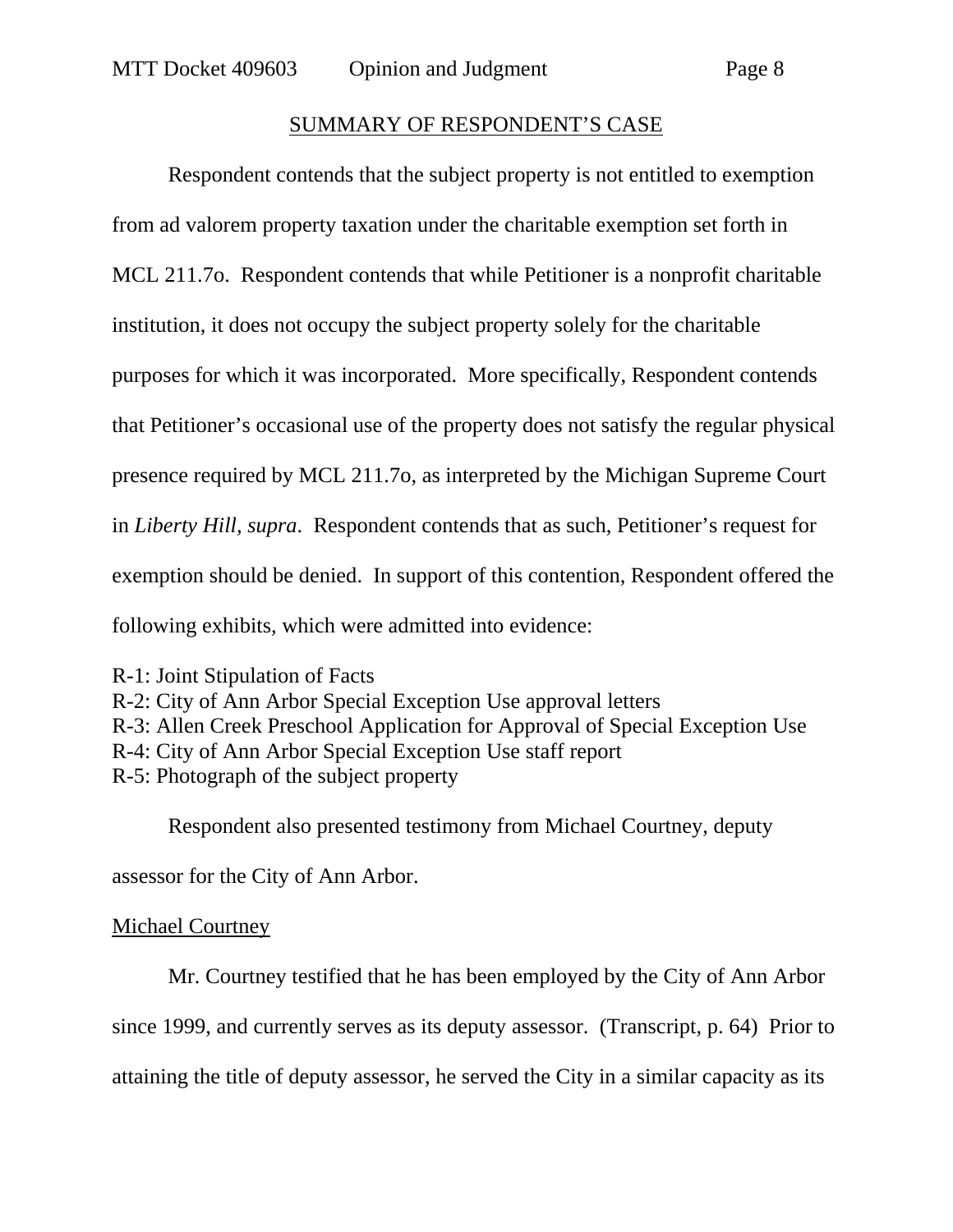chief appraiser. Mr. Courtney testified that he visited and inspected the subject property several times in the tax years at issue in this appeal. (Transcript, pp. 65- 67) During his initial visit in November of 2009, he photographed the property and noted that there was no activity in the building or the outside area. (Transcript, p. 66) Sometime during the winter of 2010, he visited the property a second time, and noted that there was snow on the ground, but no tracks leading to the building. This observation suggested to him that there was still no activity taking place in the residence. (Transcript, p. 66) In February of 2012, he again noted no activity in the structure and also determined that the utilities were off. (Transcript, p. 66) The gas had been disconnected and the meter removed, and upon further investigation, he discovered that the water had been turned off sometime in February of 2011. (Transcript, p. 66-67) On his most recent visit, which occurred just a few days prior to the hearing, he noted that the fending surrounding the property was in less than desirable condition. And though he again did not witness any human activity, he did observe three cars parked in the driveway. (Transcript, p. 69) Despite a lack of activity during his inspections, Mr. Courtney noted that he had been by the property more than once in his activities with the City between 2009 and 2013, and had observed on at least one occasion children playing in the backyard. (Transcript, pp. 67-68)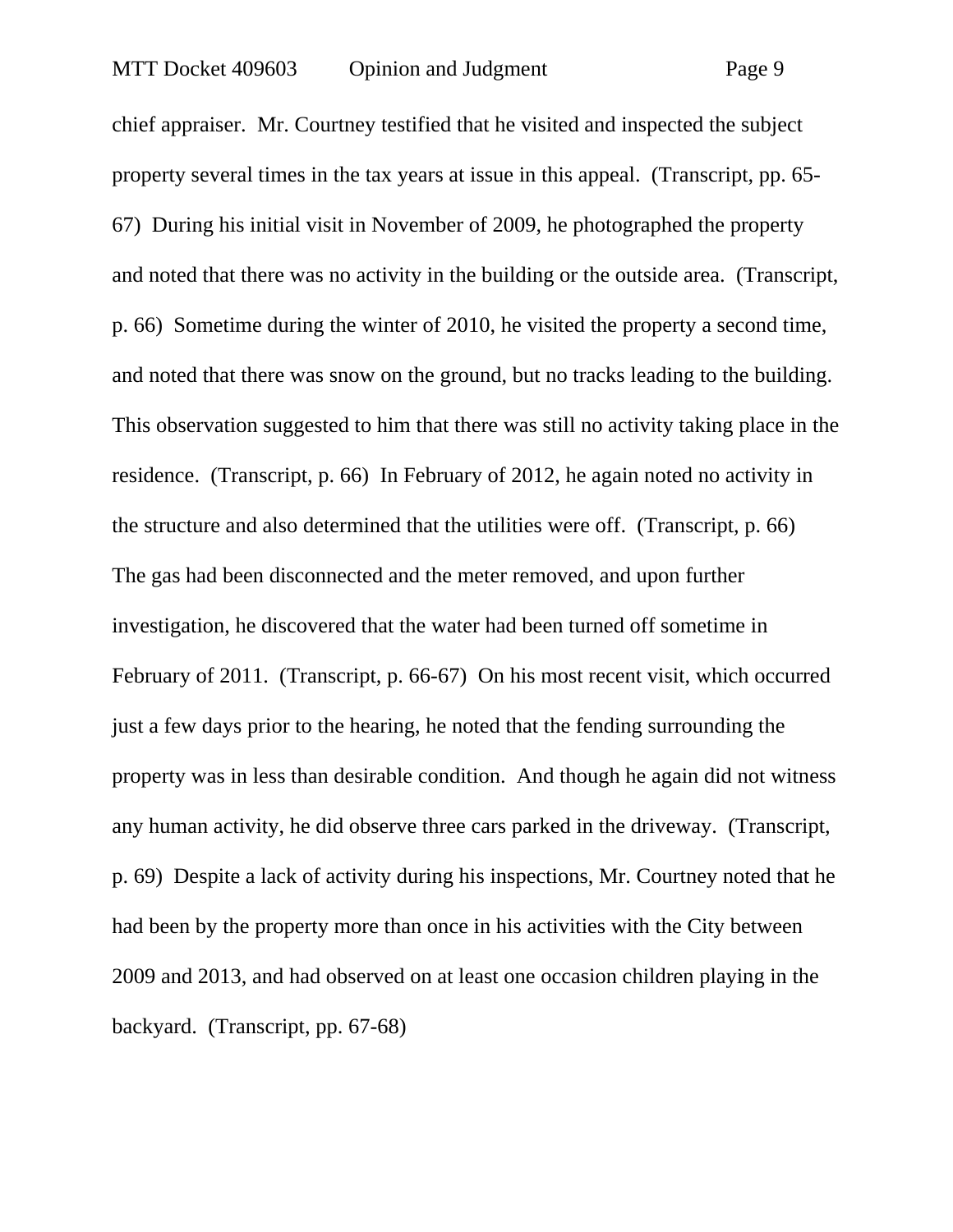## FINDINGS OF FACT

On April 9, 2013, the parties entered into an agreement wherein they stipulated

to the following facts pertaining to the subject property:

- 1. A charitable exemption from real property taxes under MCL 211.7o requires the following:
	- a. The real estate must be owned and occupied by the exemption claimant;
	- b. [T]he exemption claimant must be a nonprofit charitable institution; and
	- c. [T]he exemption exists only when the buildings and other property thereon are occupied by the claimant solely for the purposes for which it was incorporated.
- 2. For purposes of this case only, it is undisputed that the second prong of the test for a charitable exemption . . . is satisfied and that the property is owned by Petitioner.

\* \* \*

- 3. Petitioner in the above-captioned matter, Allen Creek Preschool ("ACP") operates a preschool program.
- 4. The tax years at issue in this case are 2010, 2011, and 2012.
- 5. The subject property is located at 1515 Franklin Street, Ann Arbor, Michigan 48103, and is identified as parcel number 09-09-19-214-024. ACP purchased the subject property in 2009.
- 6. The subject property consists of a single-family house situated on land; it is adjacent to property also owned by ACP, which contains ACP's preschool building. The subject real property is classified for tax purposes as 401 residential real property.
- 7. Petitioner has never utilized the building on the subject property as a residence. Petitioner purchased the subject property for use in connection with its existing adjacent preschool facility. The City approved a special exception use of the property as a child care center subject to construction of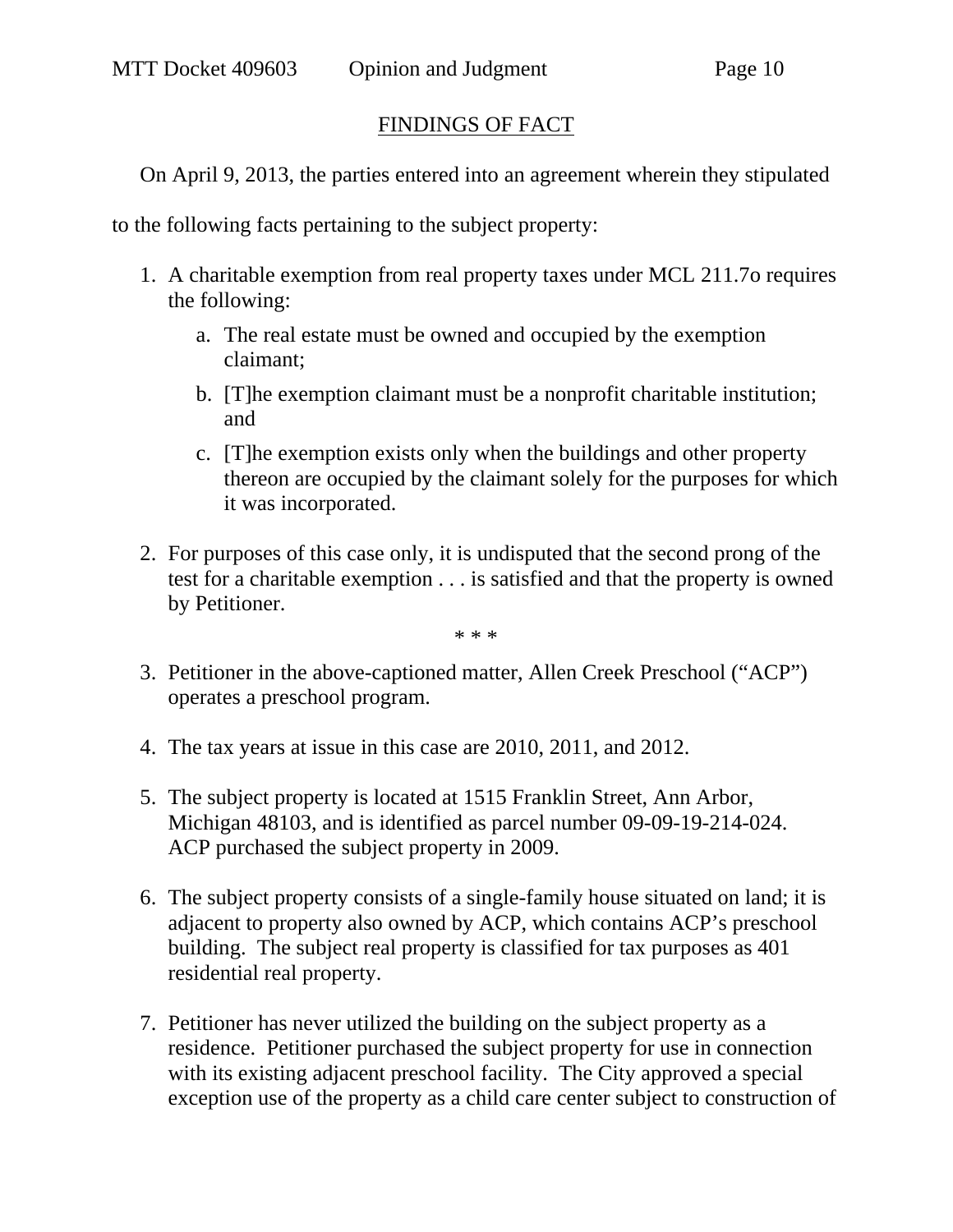a new building as shown on the site plan that the City approved on February 7, 2011. Construction of a new building as not commenced nor has Petitioner applied for building permits to demolish the existing building or to commence construction. Petitioner plans on utilizing the new building for classroom purposes.

8. For the tax years at issue, Respondent assigned the following [state equalized,] assessed and taxable values to the subject property:

| Year | SEV      | AV       | TV       |
|------|----------|----------|----------|
| 2010 | \$55,400 | \$55,400 | \$55,400 |
| 2011 | \$51,800 | \$51,800 | \$51,800 |
| 2012 | \$38,800 | \$38,800 | \$38,800 |

- 9. For each of the tax years at issued, Petitioner contends that the taxable value of the subject property is \$0.
- 10.During each of the tax years at issue, Petitioner used the backyard portion of the subject property for students to plant flowers and other forms of vegetation and to construct a compost box at the site. Twice each year, Petitioner hosts an event on the subject property, where preschool students and their parents participate in raking leaves and other activities. The backyard portion of the subject property has also been used as a play area.
- 11.A consent judgment of exemption under MCL 211.7o for the adjacent property containing ACP's preschool building was entered by the Michigan Tax Tribunal by stipulation of the parties for tax years 2007 and 2008; see Docket No. 0337515, in June 2009.

In addition to these stipulated facts, the Tribunal finds as follows:

- 12. The 2013 tax year is included in this proceeding pursuant to MCL  $205.737(5)(a)$ .
- 13.For the 2013 tax year, Respondent assigned the following state equalized, assessed and taxable values to the subject property:

| Year | $\alpha$ the $\tau$<br>wн<br>ືື | $\overline{\phantom{a}}$              | $\pi$<br><b>.</b> |
|------|---------------------------------|---------------------------------------|-------------------|
| 2013 | 6,800<br>JJ /                   | ,400<br>$\mathfrak{D}$ $\mathfrak{O}$ | \$38,400          |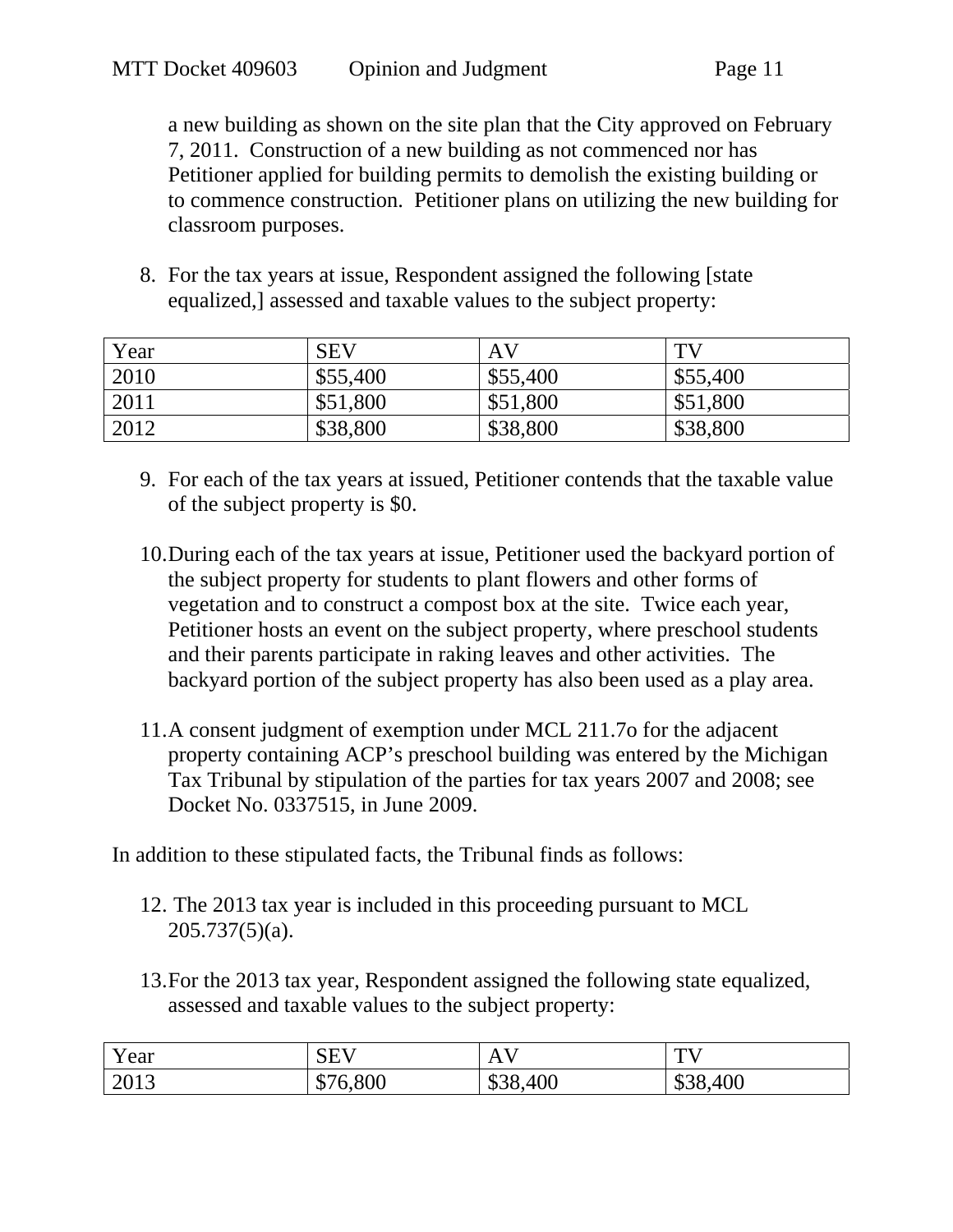- 14.ACP began operation in 2002 or earlier.
- 15.The fence between the subject parcel and the main preschool parcel was torn down in 2009, making the parcels one continuous property.
- 16.The play area located on the subject property is completely enclosed by fencing.
- 17.The children use the subject play area as a playground to exercise and develop their major motor activities on a regular basis.
- 18.The play area located adjacent to the main preschool building is too small for children to exercise utilizing large motor movements.
- 19.During a 16-day cycle, approximately one month, each of the four classroom groups of students uses the subject play area an average of four or five times.
- 20.Approximately sixteen to twenty days a year, students do not use the subject play area due to muddy conditions.
- 21.A one-day event with parents of students and instructors is held annually in the spring and fall to clean up the play area on the subject property.
- 22.In addition, students and instructors have planted a flower bed on the subject property, which requires on-going maintenance.
- 23.With the assistance of their instructors, the students also learned how to build and the uses for a compost box on the subject property
- 24.Initially, ACP planned to renovate the existing building located on the subject property. However, in the interim, beginning in 2009, ACP stored furniture, equipment, student records, archived student records and historical financial records in the building on a continuous basis for tax years 2010 through 2013.
- 25.Ultimately, due to the significant renovations required to make the building useable for classroom space and the related expense, ACP made the decision to continue to use the subject building for storage of furniture, equipment and various records and build an addition to the primary preschool building instead.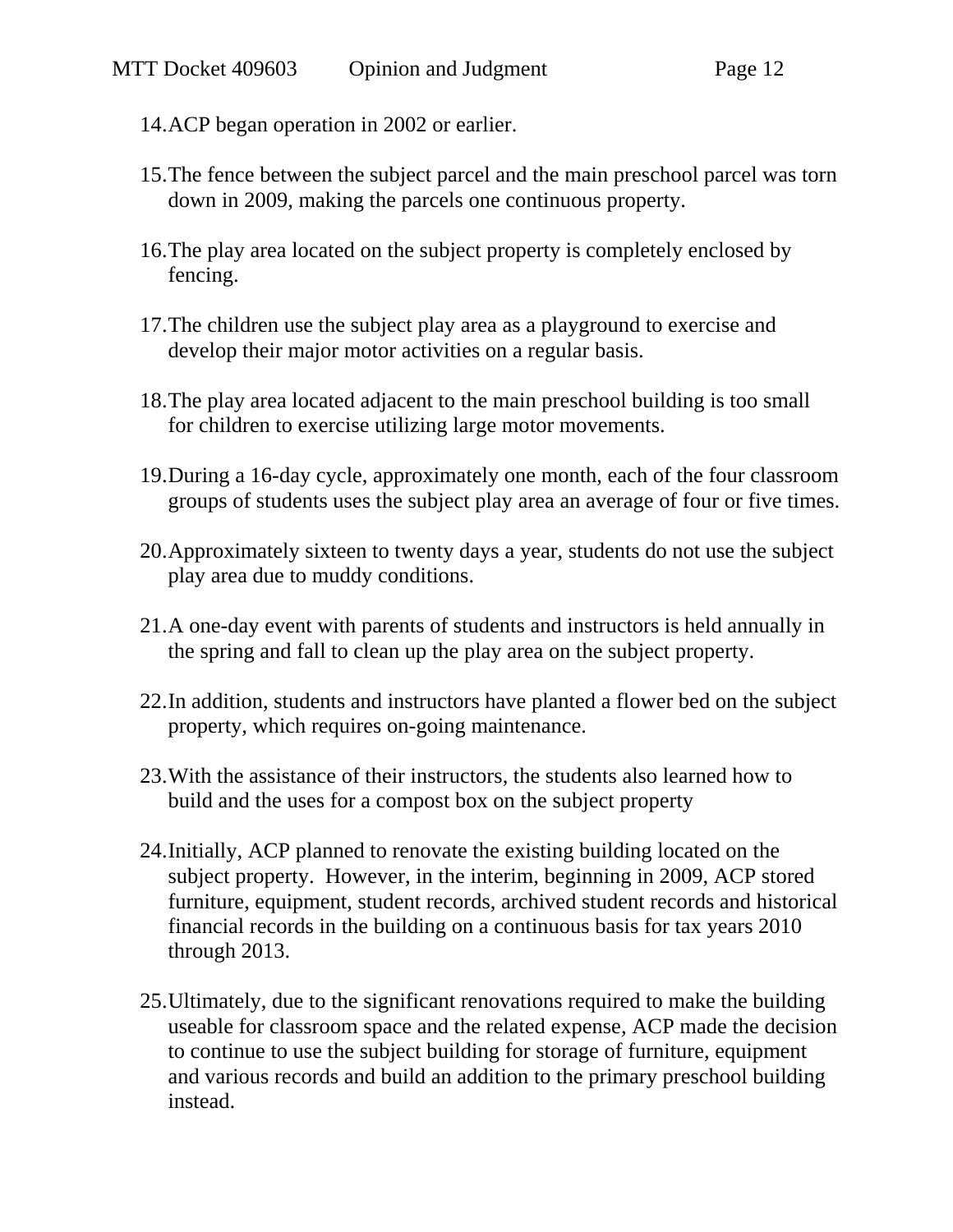- 26.The building on the subject property is not used for anything other than for school-related purposes.
- 27.As the building on the subject property was only being used for storage, the utilities services to the building were initially not used and ultimately completely disconnected and/or turned off.

#### APPLICABLE LAW

The General Property Tax Act provides that "all property, real and personal, within the jurisdiction of this state, not expressly exempted, shall be subject to taxation." MCL 211.1. "In general, tax exemption statutes are to be strictly construed in favor of the taxing authority." *Michigan United Conservation Clubs v Lansing Twp*, 423 Mich 661, 664; 378 NW2d 737 (1985); *Ladies Literary Club v Grand Rapids*, 409 Mich 748, 753-754; 298 NW2d 422 (1980). The petitioner must prove, by a preponderance of the evidence, that it is entitled to an exemption. *ProMed Healthcare v Kalamazoo*, 249 Mich App 490; 644 NW2d 47 (2002).

MCL 211.7o creates a property tax exemption for charitable institutions. It states, in pertinent part, that "[r]eal or personal property owned and occupied by a nonprofit charitable institution while occupied by that nonprofit charitable institution solely for the purposes for which that nonprofit charitable institution was incorporated is exempt from the collection of taxes under this act." Pursuant to this statutory language, there are three basic elements that must be satisfied in order to qualify for an exemption under MCL 211.7o: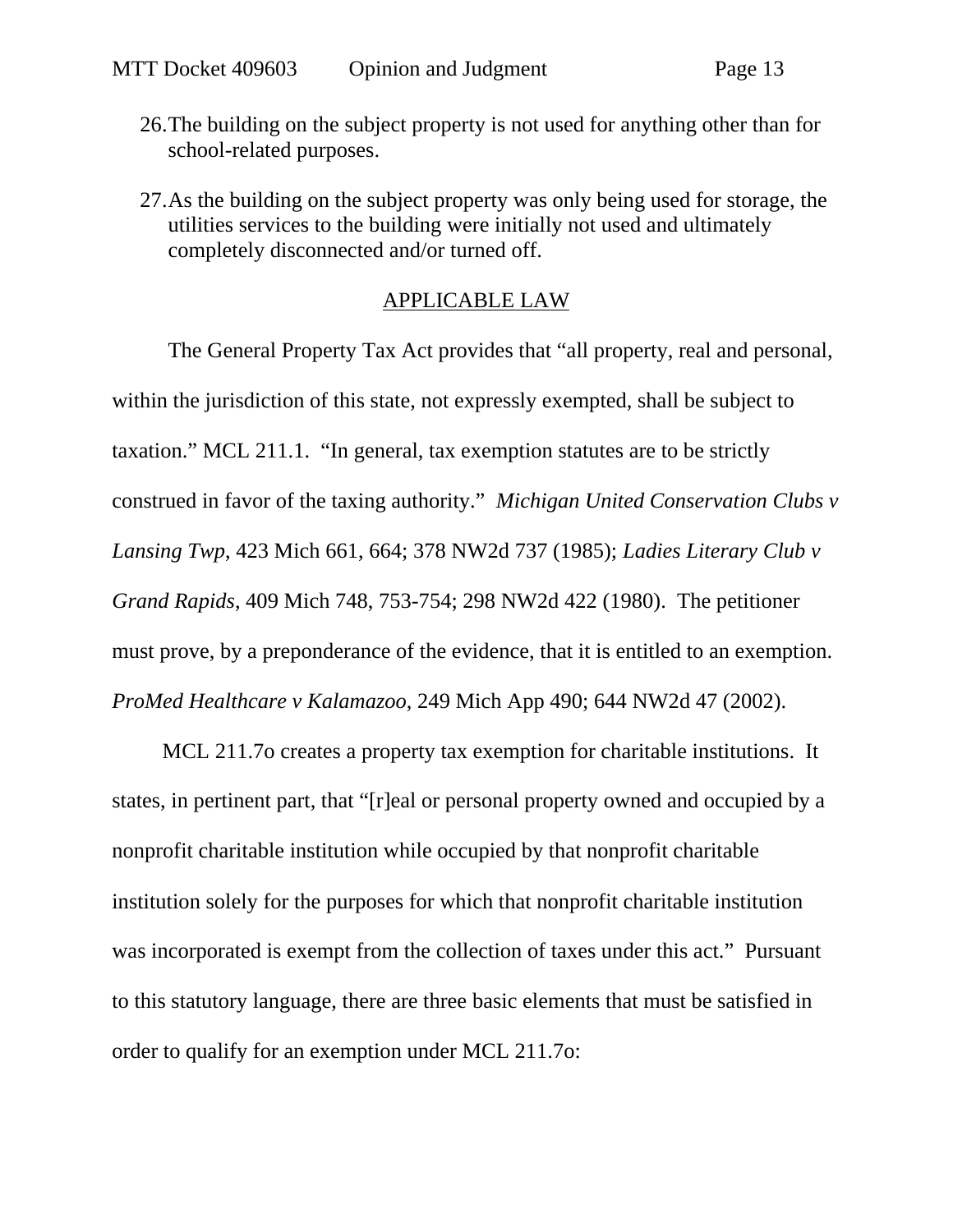- 1. The real property must be owned and occupied by the exemption claimant;
- 2. The exemption claimant must be a nonprofit charitable institution; and
- 3. The exemption exists only when the buildings and other property at issue are occupied by the claimant solely for the purposes for which the claimant was incorporated.

The meaning of "charitable institution" is not legislatively defined, and as

such, has been developed in case law. In *Retirement Homes v Sylvan Township,* 

416 Mich 340; 330 NW2d 682 (1982), the Michigan Supreme Court set forth the

following definition of "Charity":

[A] gift, to be applied consistently with existing laws, for the benefit of an indefinite number of persons, either by bringing their minds or hearts under the influence of education or religion, by relieving their bodies from disease, suffering or constraint, by assisting them to establish themselves for life, or by erecting or maintaining public buildings or works *or otherwise lessening the burdens of the government*. *Id*. at 348-349 (emphasis in original).

Accordingly, the proper focus in determining an individual organization's

eligibility for a charitable institution exemption is whether the organization's

"activities, taken as a whole, constitute a charitable gift for the benefit of the

general public without restriction or for the benefit of an indefinite number of

persons." *MUCC v Lansing Twp*, 423 Mich 661, 673; 378 NW2d 682 (1985). In

*Wexford Medical Group v Cadillac*, 474 Mich 192; 713 NW2d 734 (2006), the

Court held that this definition of charity: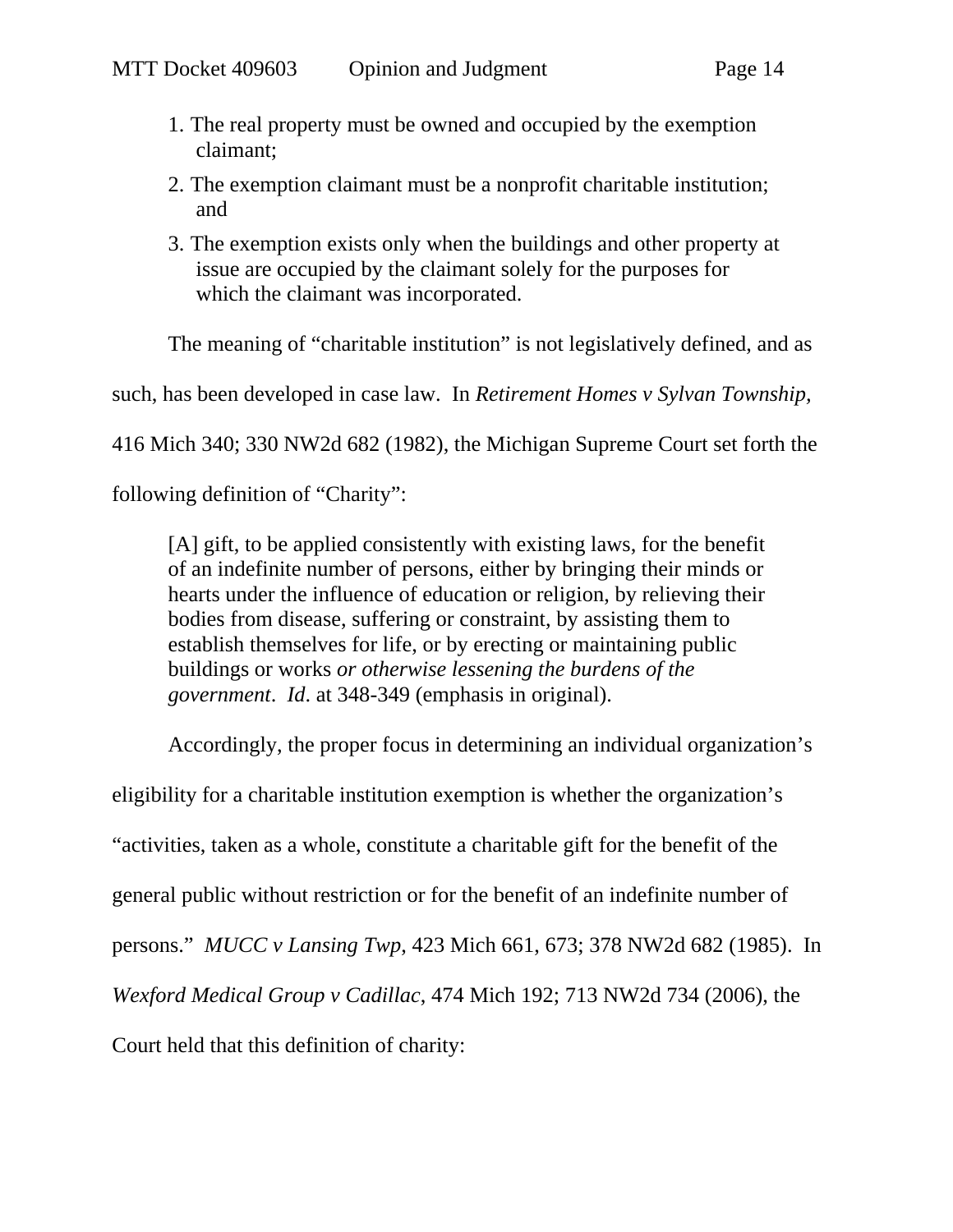…sufficiently encapsulates, without adding language to the statute, what a claimant must show to be granted a tax exemption as a charitable institution...In light of this definition, certain factors come into play when determining whether an institution is a "charitable institution under MCL 211.70 and MCL 211.7n. Among them are the following:

- (1) A "charitable institution" must be a nonprofit institution.
- (2) A "charitable institution" is one that is organized chiefly, if not solely, for charity.
- (3) A "charitable institution" does not offer its charity on a discriminatory basis by choosing who, among the group it purports to serve, deserves the services. Rather, a "charitable institution" serves any person who needs the particular type of charity being offered.
- (4) A "charitable institution" brings people's minds or hearts under the influence of education or religion; relieves people's bodies from disease, suffering, or constraint; assists people to establish themselves for life; erects or maintains public buildings or works; or otherwise lessens the burdens of government.
- (5) A "charitable institution" can charge for its services as long as the charges are not more than what is needed for its successful maintenance.
- (6) A "charitable institution" need not meet any monetary threshold of charity to merit the charitable institution exemption; rather, if the overall nature of the institution is charitable, it is a "charitable institution" regardless of how much money it devotes to charitable activities in a particular year. *Id*. at 214- 215.

In *Liberty Hill Housing v City of Livonia,* 480 Mich 44; 746 NW2d 282

(2008), the Michigan Supreme Court addressed the issue of what constitutes occupancy under MCL 211.7o. After a thorough analysis and review of prior case law, the High Court rejected the argument that "occupation" should be interpreted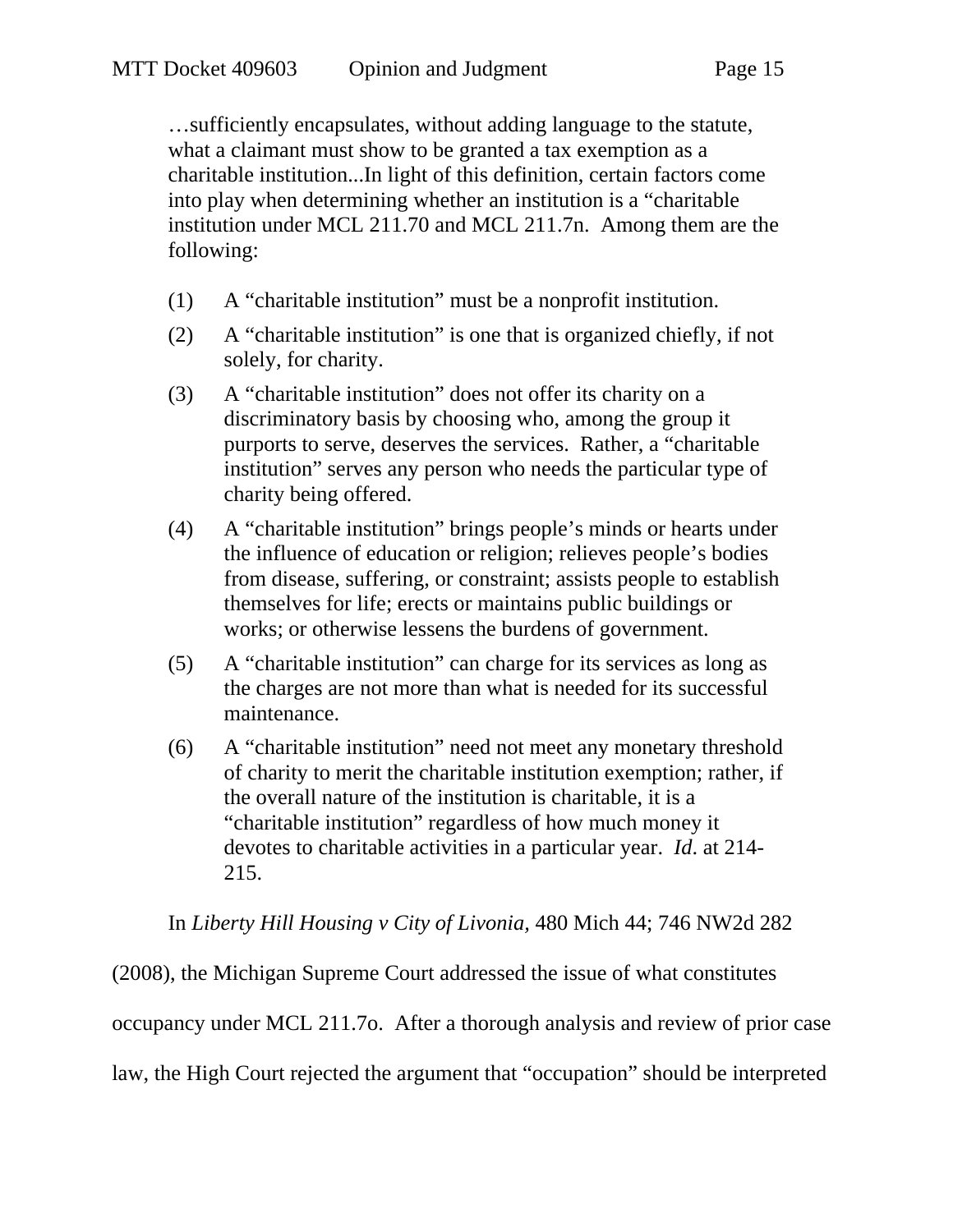to mean "charitable use," and determined that the legislature intended a meaning more in line with the dictionary definition "to be a resident or tenant of; dwell in." Consequently, the Court held that MCL 211.7o requires, at a minimum, "a regular physical presence on the property." *Id*. at 56-58. In furtherance of this holding, the Court noted the importance of the distinction between the requirements of the first and third statutory elements of MCL 211.7o<sup>2</sup>, and reasoned that in as much as the former "uses the conjunctive term 'owned and occupied'…the Legislature must have intended different meanings….Otherwise, the word 'occupied' would be mere surplusage." *Id*. at 57.

In response to the dissent's argument that its interpretation was "incongruous with the Legislature's second use of 'occupied' in MCL 211.7o(1)," the Court observed that "a charitable institution may reside on property for charitable purposes, rather than simply dwelling on the property for no reason other than dwelling itself" and cited its decision in *Oakwood Hosp Corp v State Tax Comm*, 374 Mich 524; 132 NW2d 634 (1965) as an example of such circumstances. *Id*. at 60. In further response to the dissent's argument against its interpretation, the Court reasoned:

Just as inanimate things may not 'use' property, they may not 'reside'

<sup>&</sup>lt;sup>2</sup> As noted above, the three basic elements of MCL 211.7o require that (1) the property be owned and occupied by the exemption claimant, (2) the exemption claimant must be a nonprofit charitable institution, and (3) the exemption exists only when the buildings and other property at issue are occupied by the claimant solely for the [charitable] purposes for which the claimant was incorporated.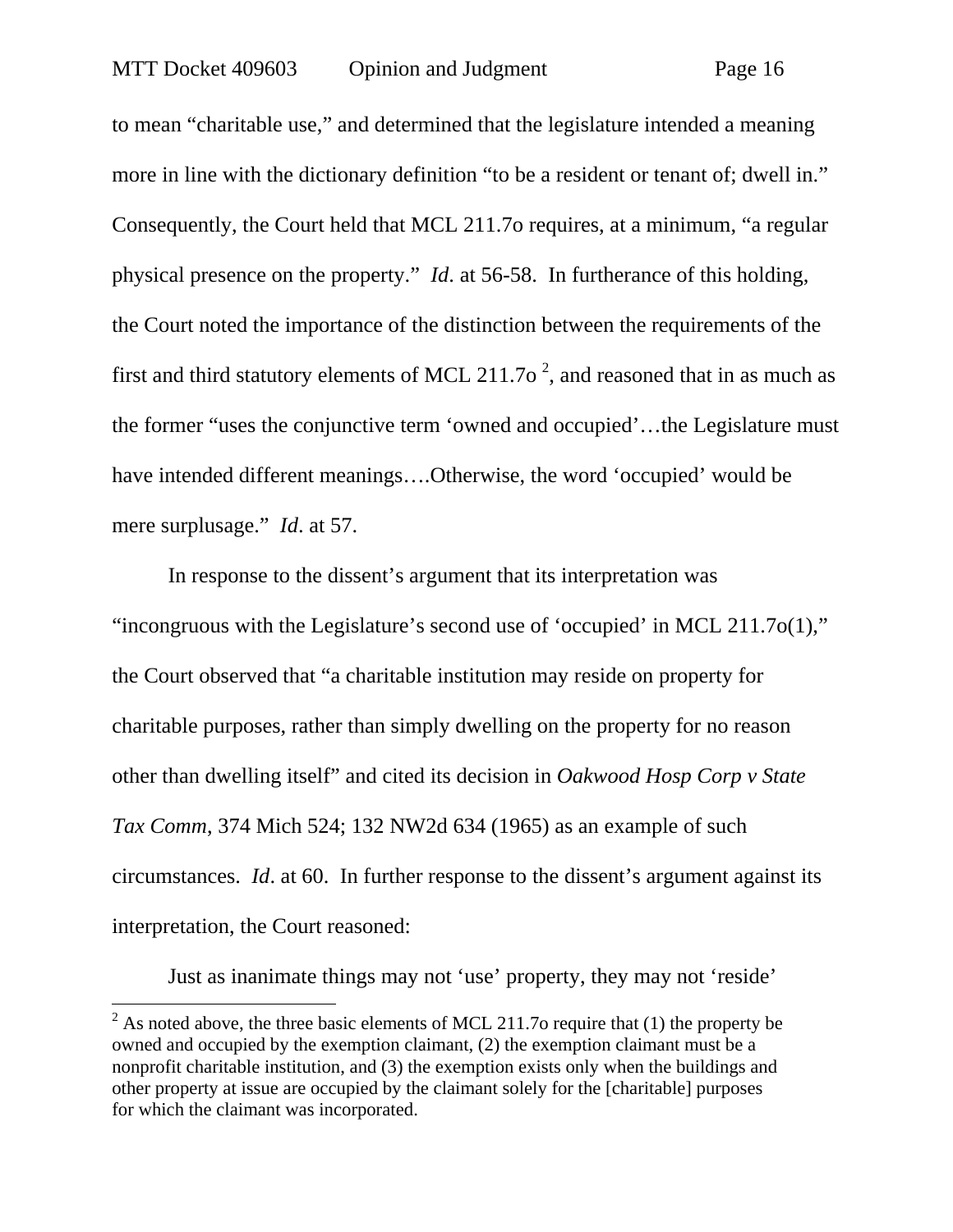on property. Charitable institutions, however, are not merely inanimate bodies; they are made up of people. A charitable institution's members, employees, or volunteers may dwell on the property or at least be habitually present on the property, which is consistent with the meaning of "reside." The dissent contends that a charitable institution may not "reside in" certain property, such as a swimming pool. Although one obviously cannot dwell in a swimming pool, one can maintain a regular physical presence at the pool (e.g., by habitually swimming there) or on the property that contains the pool. Either would generally be sufficient to occupy the property.

Further, while "[i]t is certainly consistent for a charitable institution to use property on which it maintains a regular physical presence[,] [u]se of property is just one part of occupying it. The two terms are not mutually exclusive; 'use' is merely narrower than 'occupy.'" *Id*. at 61.

#### CONCLUSIONS OF LAW

MCL 211.7o unconditionally exempts from ad valorem property taxation all real and personal property "owned and occupied by a nonprofit charitable institution" so long as it is "occupied . . . solely for the purposes for which that nonprofit charitable institution was incorporated." *Id*. As noted above, the parties entered into an agreement on April 9, 2013, wherein they stipulated to a number of facts pertaining to the subject property and this case, including that Petitioner is a nonprofit charitable institution within the meaning of MCL 211.7o. The parties likewise stipulated that Petitioner was an owner of the subject property during each of the tax years at issue. Accordingly, the sole questions presented for consideration by this Tribunal are: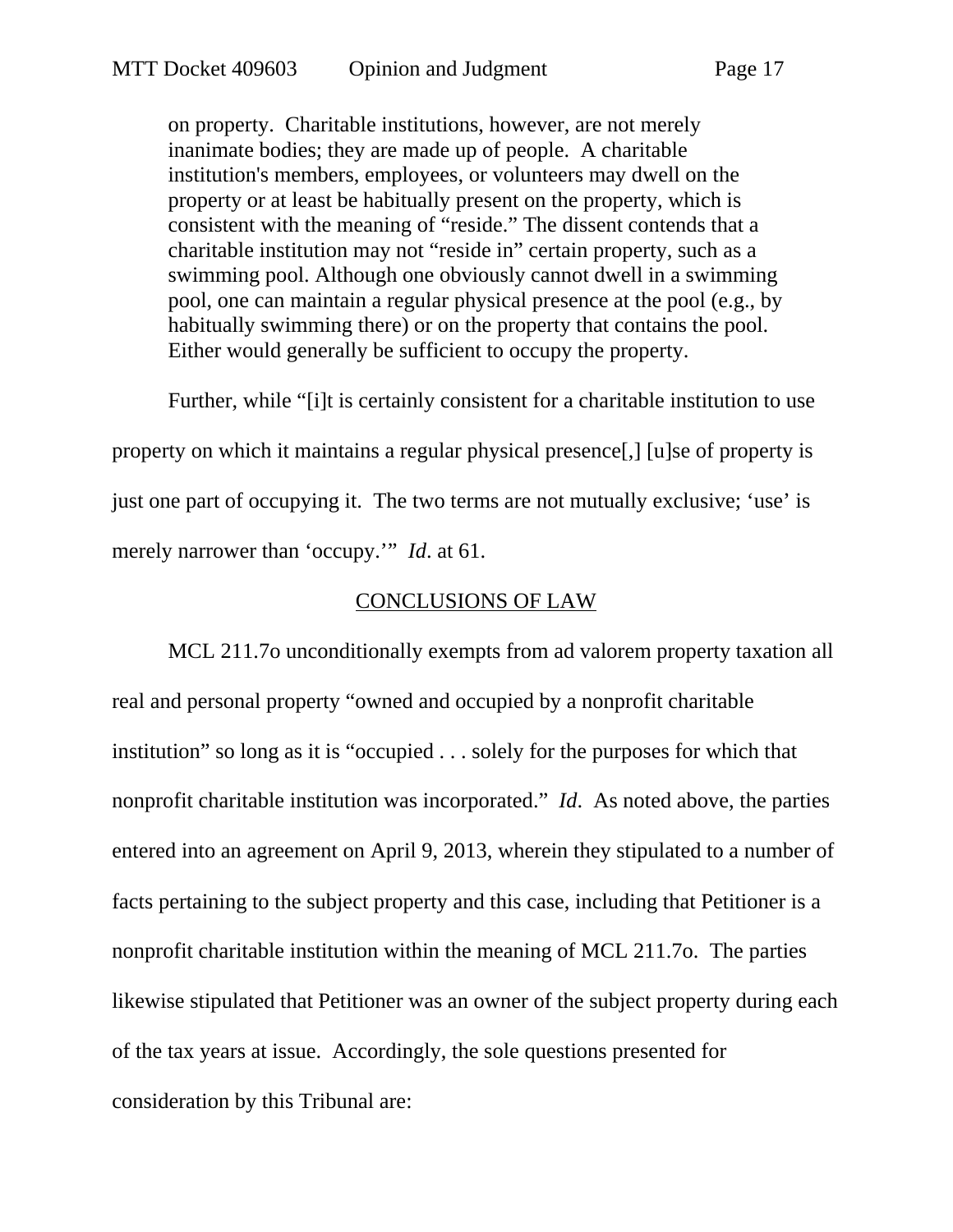- 1. Whether Petitioner occupied the subject property during each of the tax years at issue; and
- 2. Whether Petitioner occupied the subject property solely for the purpose for which it was incorporated during each of the tax years at issue.

As noted in the May 15, 2013 Order denying Petitioner's Motion for Summary Disposition under MCR 2.116(C)(10), the pleadings, affidavits, and other documentary evidence provided by Petitioner in support of the Motion persuasively established that it maintained a physical presence on property in each of the tax years at issue in this appeal, both through its storage of equipment and corporate records in the existing building and through its use of the land for a variety of outdoor-related educational activities. The record did not, however, support the habitual presence contended, leaving genuine issue of material fact regarding whether Petitioner occupied the subject property within the meaning of MCL 211.7o, as interpreted by the Michigan Supreme Court in *Liberty Hill, supra.* 

Notwithstanding, the testimony provided at the hearing revealed that in addition to serving as a pathway for staff to access the adjacent church-owned parking facility, the subject land is regularly used as an extension of the Miller Road playground area for composting, gardening and other physical activities with the children. Although each of the six different educational programs operates on a different schedule, and outside playtimes do not overlap due to developmental differences, Allen Creek staff and students are present on the property almost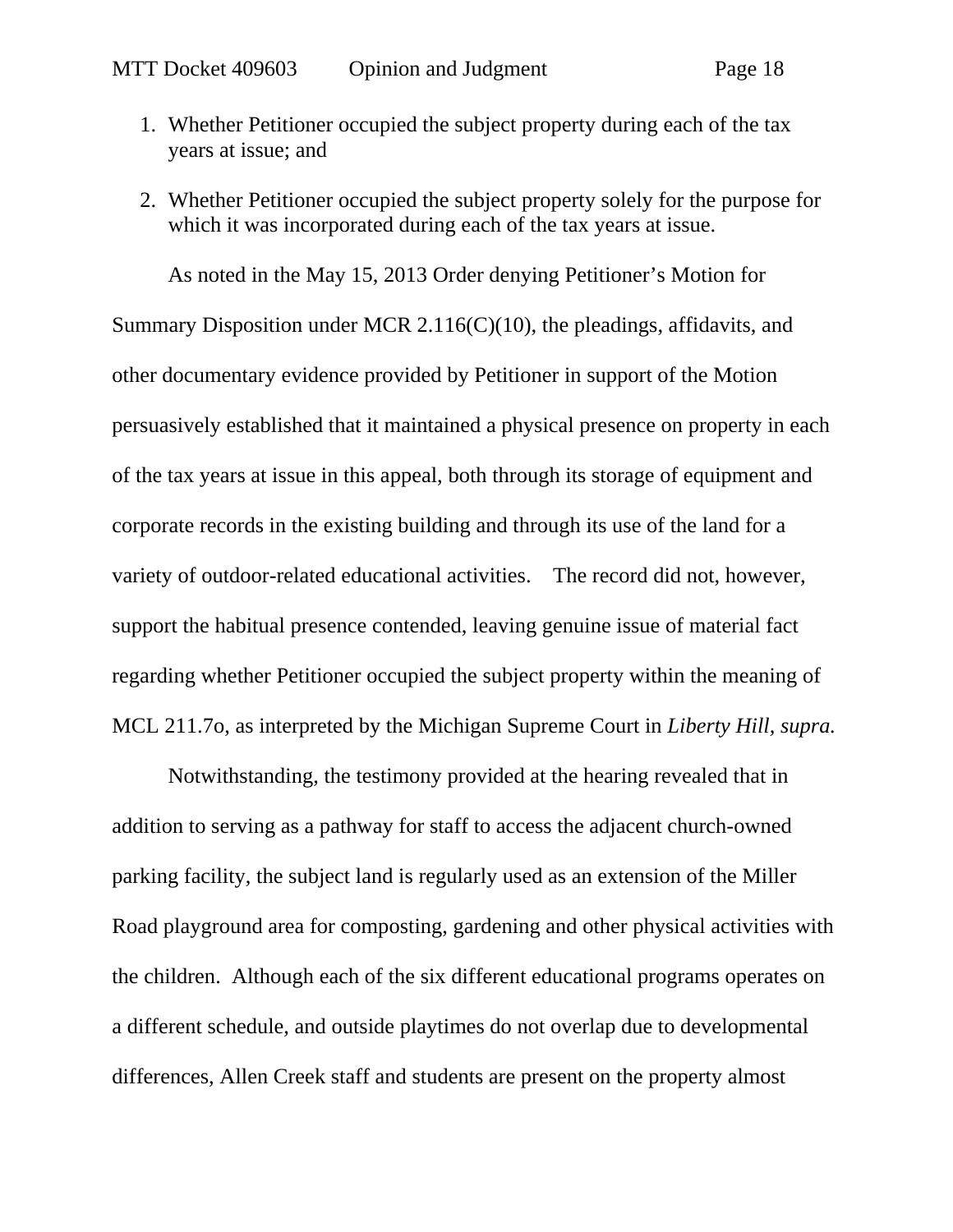daily. As such, the Tribunal is satisfied that Petitioner's use of the land is habitual and satisfies the "regular physical presence" required to occupy the property.

The Tribunal is further satisfied, despite Respondent's assertions to the contrary, that Petitioner maintained the requisite physical presence in each of the tax years at issue. The testimony of Petitioner's witnesses established that Allen Creek began regularly using the property sometime during the summer of 2009, and although Mr. Courtney noted a lack of activity at the property during each of his several visits, his focus seemed to be on activity within the subject building and not on the grounds. Further, he could not confirm whether his inspections took place during the hours in which Petitioner's staff and students would have been present on the property.

As for whether Petitioner occupied the property solely for the purposes for which it was incorporated, the Tribunal notes that pursuant to its Articles of Incorporation, Allen Creek was organized for the purpose of "own[ing] and operat[ing] a licensed child care center, admission to which will not be denied on the basis of race, color, creed, sex, or national origin." Although the Articles fail to set forth or specifically identify any charitable purpose, "[t]h relevant inquiry is whether the property 'benefit<sup>[s]</sup> . . . an indefinite number of persons, either by bringing their minds or hearts under the influence of . . . [education or] religion.' This requires a searching examination of the actual nature of the activities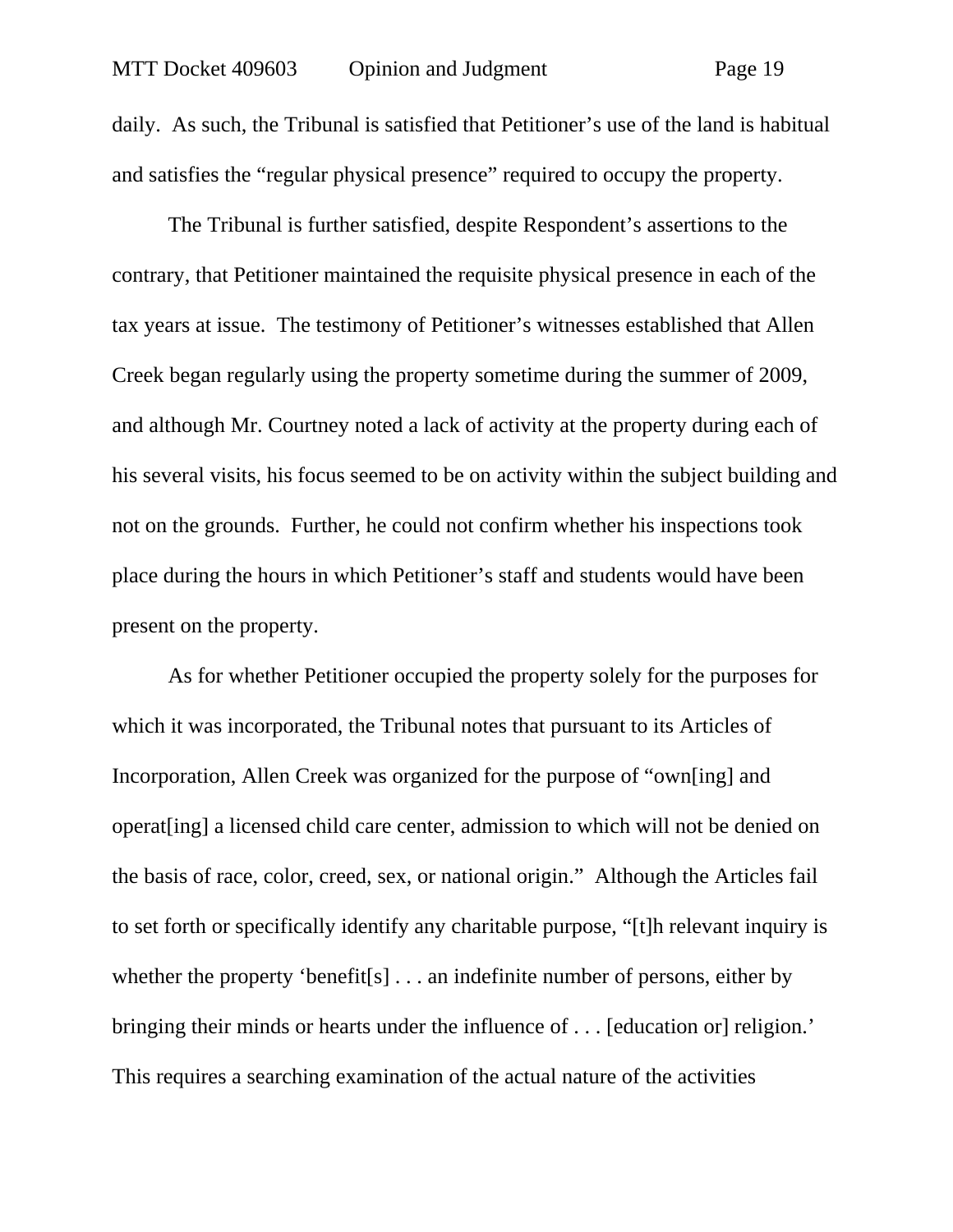conducted on the land, with an eye toward evaluating the 'overall nature of the institution, as opposed to its specific activities.'" *Camp Retreats Foundation, Inc v Twp of Marathon*, unpublished opinion per curiam of the Court of Appeals, issued May 15, 2012 (Docket No. 304179). The Court explained:

While the articles bear relevance to whether the use of the property qualifies as charitable, they are not definitive. In *Mich Baptist Homes Dev Co v City of Ann Arbor*, 396 Mich 660, 671; 242 NW2d 749 (1976), the Supreme Court looked beyond a petitioner's articles of incorporation, which announced 'benevolent, charitable and general welfare purposes,' concluding that the facts did not support this characterization. *Id.*

A review of Allen Creek's Mission Statement, Philosophy, and Core Values reveals that the overall nature of the institution is charitable and that its activities, when taken as a whole, bring people's minds or hearts under the influence of education. Its central focus is supporting the healthy growth and development of children, and the testimonial and documentary evidence provided establish that the activities conducted on the subject property further its charitable purpose by offering hands-on learning experiences, physical skill development, and social interactions. As for whether the property benefits an indefinite number of persons, the Tribunal notes that "a charity may not restrict its beneficence to a select few. 'This does not mean, however, that a charity has to serve every single person regardless of the type of charity offered or the type of charity sought. Rather, a charitable institution can exist to serve a particular group or type of person, but the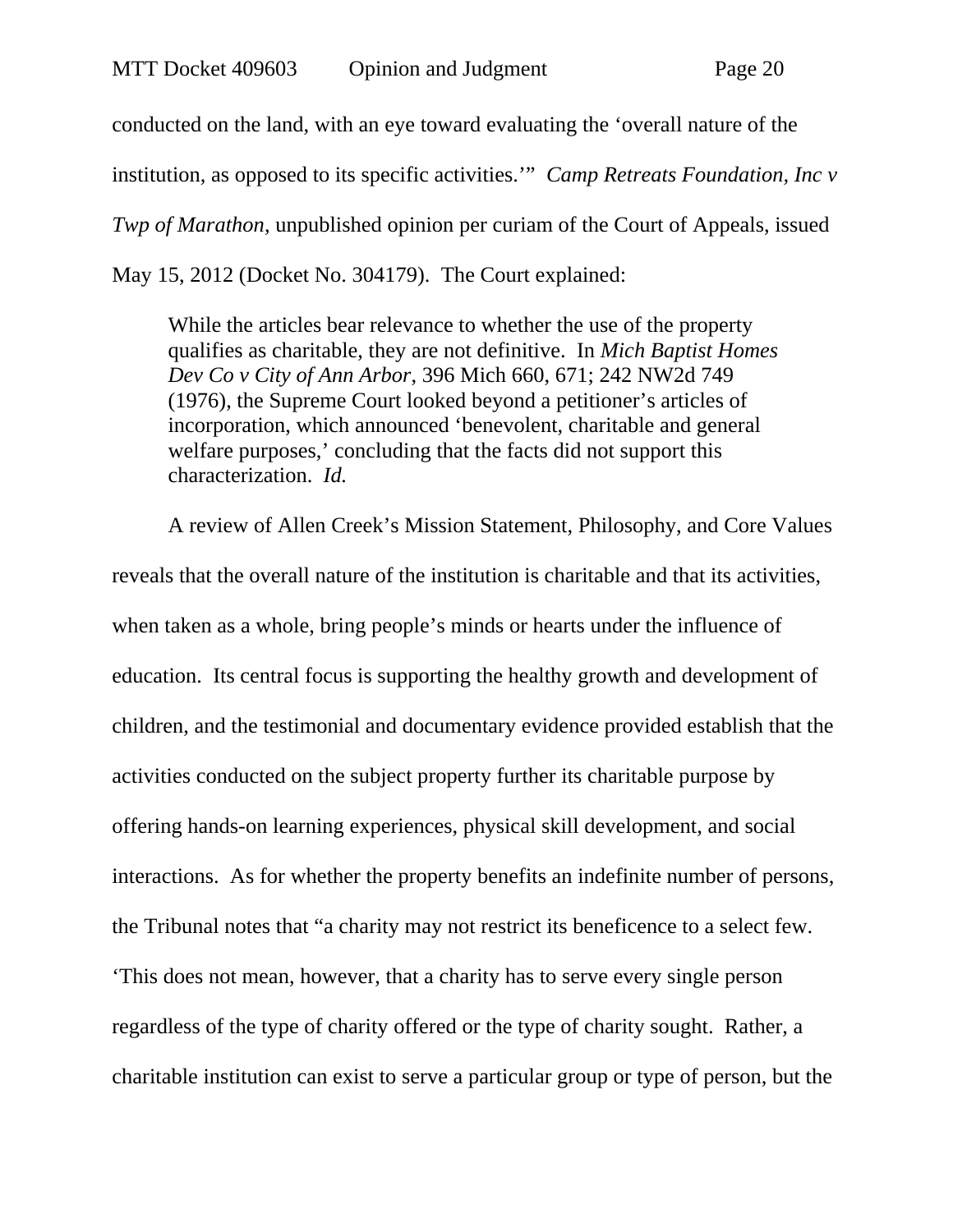charitable institution cannot discriminate within that group.'" *Id*. Petitioner offers its charity on a nondiscriminatory basis and the fact that its activities generally benefit only the Allen Creek community of staff, students and parents does not defeat its charitable purpose or occupancy. Accordingly, the Tribunal finds that Petitioner occupied the subject property solely for the purpose for which it was incorporated during each of the tax years at issue.

#### JUDGMENT

IT IS ORDERED that the officer charged with maintaining the assessment rolls for the tax years at issue shall correct or cause the assessment rolls to be corrected to reflect the property's true cash and taxable values within 20 days of entry of this opinion, subject to the processes of equalization. See MCL 205.755. To the extent that the final level of assessment for a given year has not yet been determined and published, the assessment rolls shall be corrected once the final level is published or becomes known.

IT IS FURTHER ORDERED that the officer charged with collecting or refunding the affected taxes shall collect taxes and any applicable interest or issue a refund within 28 days of entry of this opinion. If a refund is warranted, it shall include a proportionate share of any property tax administration fees paid and of penalty and interest paid on delinquent taxes. The refund shall also separately indicate the amount of the taxes, fees, penalties, and interest being refunded. A sum determined by the Tribunal to have been unlawfully paid shall bear interest from the date of payment to the date of judgment and the judgment shall bear interest to the date of its payment. A sum determined by the Tribunal to have been underpaid shall not bear interest for any time period prior to 28 days after the issuance of this FOJ. Pursuant to MCL 205.737, interest shall accrue (i) after December 31, 2009, at the rate of 1.23% for calendar year 2010, (ii) after December 31, 2010, at the rate of 1.12% for calendar year 2011, (iii) after December 31, 2011, and prior to July 1, 2012, at the rate of 1.09% for calendar year 2012, (iv) after June 30, 2012, and prior to January 1, 2013, at the rate of 4.25%, and (v) after December 31, 2012, and prior to July 1, 2013, at the rate of 4.25%.